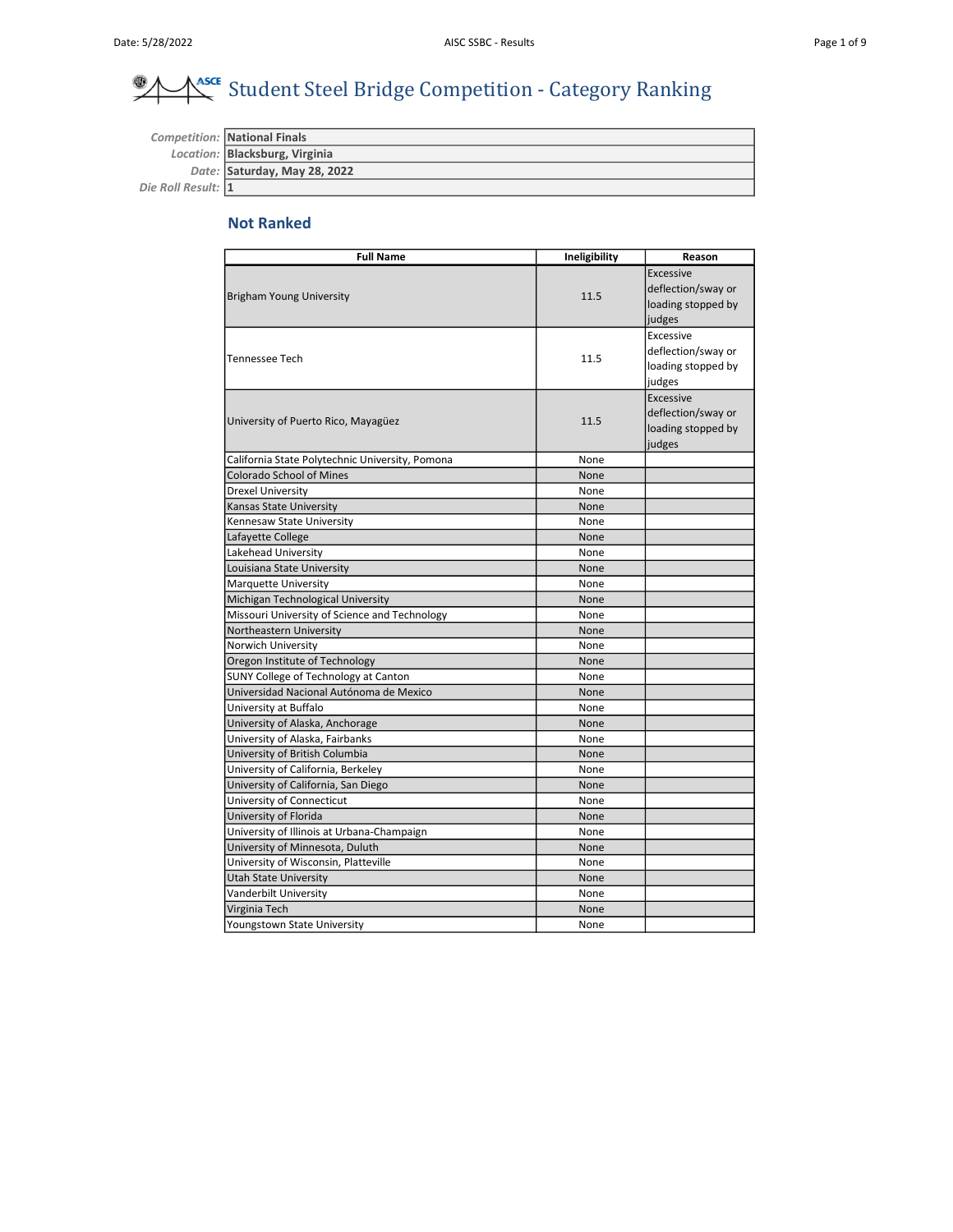## Construction Speed

| <b>Full Name</b>                                | Time (minutes) | Rank           |
|-------------------------------------------------|----------------|----------------|
| Kennesaw State University                       | 3.83           | $\mathbf{1}$   |
| University at Buffalo                           | 4.13           | $\overline{2}$ |
| University of Florida                           | 5.03           | 3              |
| University of Alaska, Fairbanks                 | 5.33           | 4              |
| Louisiana State University                      | 5.35           | 5              |
| Lafayette College                               | 5.55           | 6              |
| Youngstown State University                     | 5.77           | $\overline{7}$ |
| Missouri University of Science and Technology   | 6.32           | 8              |
| Michigan Technological University               | 6.92           | 9              |
| Virginia Tech                                   | 6.92           | 10             |
| California State Polytechnic University, Pomona | 7.33           | 11             |
| University of California, San Diego             | 7.57           | 12             |
| University of California, Berkeley              | 7.65           | 13             |
| University of Illinois at Urbana-Champaign      | 9.58           | 14             |
| University of Wisconsin, Platteville            | 10.55          | 15             |
| Lakehead University                             | 11.35          | 16             |
| Kansas State University                         | 12.45          | 17             |
| University of British Columbia                  | 12.65          | 18             |
| University of Alaska, Anchorage                 | 12.88          | 19             |
| University of Connecticut                       | 14.03          | 20             |
| Norwich University                              | 14.45          | 21             |
| SUNY College of Technology at Canton            | 15.42          | 22             |
| <b>Drexel University</b>                        | 15.63          | 23             |
| Universidad Nacional Autónoma de Mexico         | 17.17          | 24             |
| <b>Colorado School of Mines</b>                 | 17.90          | 25             |
| <b>Utah State University</b>                    | 18.83          | 26             |
| Northeastern University                         | 21.35          | 27             |
| Marquette University                            | 22.23          | 28             |
| Oregon Institute of Technology                  | 23.60          | 29             |
| Vanderbilt University                           | 24.95          | 30             |
| University of Minnesota, Duluth                 | 25.60          | 31             |
| Brigham Young University                        | 18.32          | <b>NR</b>      |
| Tennessee Tech                                  | 54.22          | <b>NR</b>      |
| University of Puerto Rico, Mayagüez             | 5.38           | <b>NR</b>      |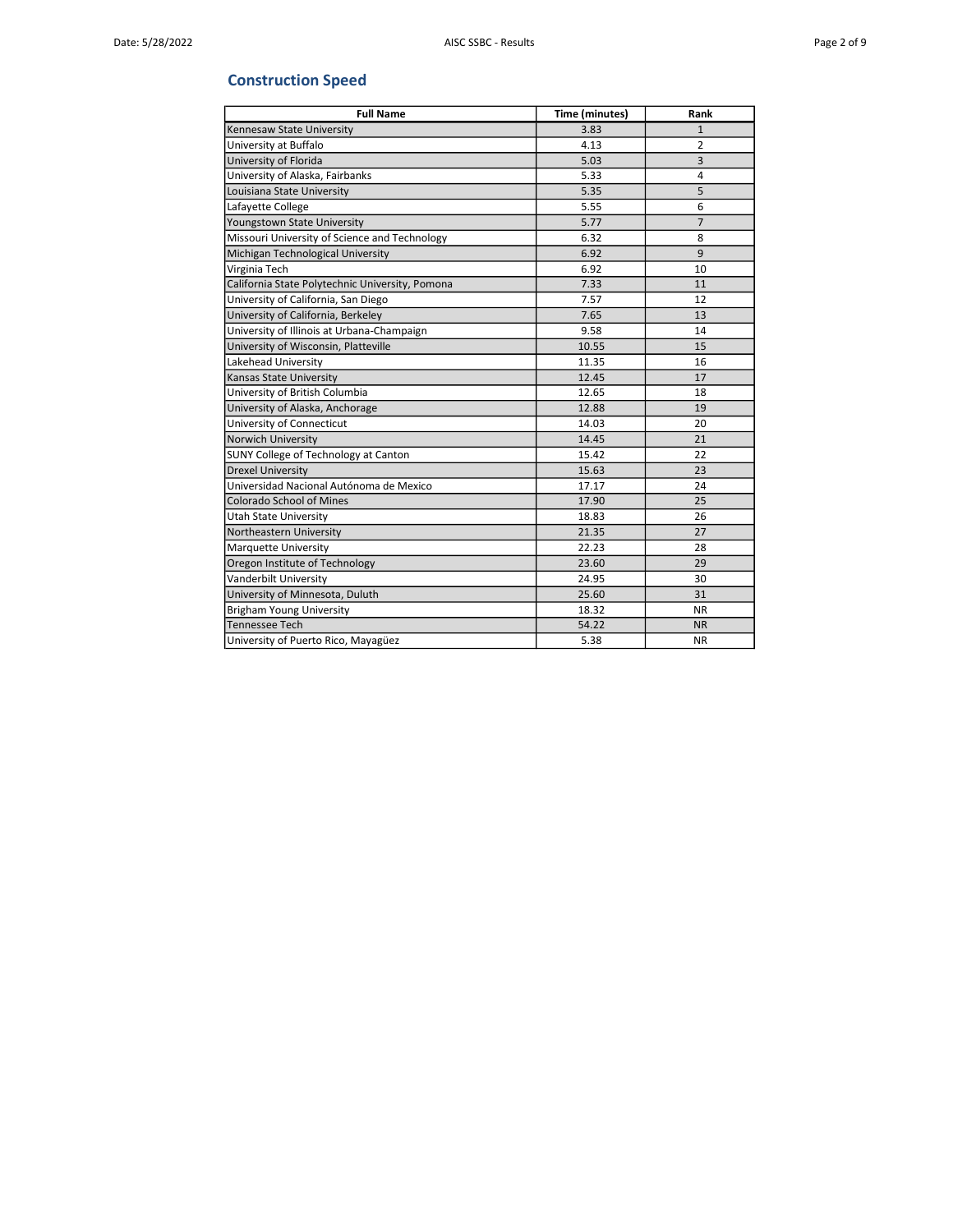# Lightness

| <b>Full Name</b>                                | Weight (lbs) | Rank           |
|-------------------------------------------------|--------------|----------------|
| University at Buffalo                           | 133.9        | $\mathbf{1}$   |
| Lakehead University                             | 143.9        | $\overline{2}$ |
| University of Alaska, Fairbanks                 | 144.8        | $\overline{3}$ |
| Oregon Institute of Technology                  | 147.6        | 4              |
| Youngstown State University                     | 152.3        | 5              |
| University of Florida                           | 163.3        | 6              |
| University of Minnesota, Duluth                 | 168.9        | $\overline{7}$ |
| Louisiana State University                      | 176.0        | 8              |
| University of British Columbia                  | 176.4        | 9              |
| Michigan Technological University               | 178.4        | 10             |
| University of California, San Diego             | 182.1        | 11             |
| California State Polytechnic University, Pomona | 187.0        | 12             |
| University of Wisconsin, Platteville            | 188.2        | 13             |
| University of Connecticut                       | 194.7        | 14             |
| <b>Colorado School of Mines</b>                 | 198.2        | 15             |
| Lafayette College                               | 198.4        | 16             |
| Northeastern University                         | 215.7        | 17             |
| Virginia Tech                                   | 216.6        | 18             |
| University of Illinois at Urbana-Champaign      | 228.9        | 19             |
| Vanderbilt University                           | 237.6        | 20             |
| <b>SUNY College of Technology at Canton</b>     | 244.4        | 21             |
| Missouri University of Science and Technology   | 275.3        | 22             |
| University of Alaska, Anchorage                 | 297.2        | 23             |
| <b>Drexel University</b>                        | 299.8        | 24             |
| Universidad Nacional Autónoma de Mexico         | 308.5        | 25             |
| Kansas State University                         | 392.4        | 26             |
| <b>Utah State University</b>                    | 403.2        | 27             |
| Marquette University                            | 476.2        | 28             |
| Norwich University                              | 497.5        | 29             |
| University of California, Berkeley              | 570.2        | 30             |
| Kennesaw State University                       | 574.9        | 31             |
| <b>Brigham Young University</b>                 | 209.7        | <b>NR</b>      |
| <b>Tennessee Tech</b>                           | 303.5        | <b>NR</b>      |
| University of Puerto Rico, Mayagüez             | 160.7        | <b>NR</b>      |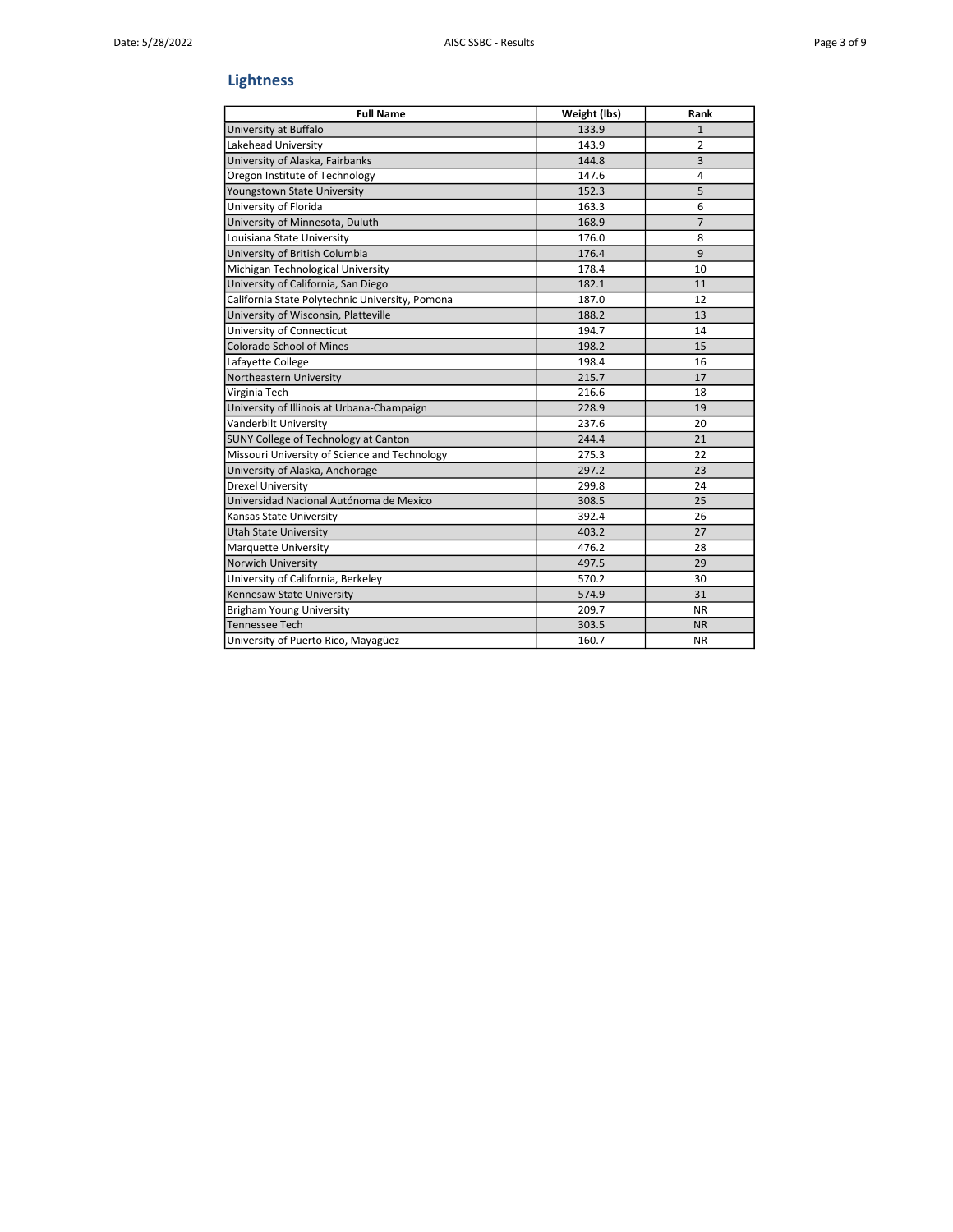#### Aesthetics

| <b>Full Name</b>                                | Score | Rank           |
|-------------------------------------------------|-------|----------------|
| University of Wisconsin, Platteville            | 13.00 | $\mathbf{1}$   |
| University of British Columbia                  | 12.83 | $\overline{2}$ |
| University of Alaska, Fairbanks                 | 12.50 | 3              |
| <b>Tennessee Tech</b>                           | 11.83 | $\overline{4}$ |
| University of Alaska, Anchorage                 | 11.67 | 5              |
| Lakehead University                             | 11.17 | 6              |
| Oregon Institute of Technology                  | 11.00 | $\overline{7}$ |
| Louisiana State University                      | 10.83 | 8              |
| University of California, Berkeley              | 10.33 | 9              |
| Kennesaw State University                       | 9.67  | 10             |
| Lafayette College                               | 9.67  | 11             |
| Michigan Technological University               | 9.50  | 12             |
| Virginia Tech                                   | 9.50  | 13             |
| Kansas State University                         | 9.33  | 14             |
| Marquette University                            | 9.33  | 15             |
| University of Puerto Rico, Mayagüez             | 9.33  | 16             |
| University at Buffalo                           | 9.33  | 17             |
| University of California, San Diego             | 9.17  | 18             |
| <b>SUNY College of Technology at Canton</b>     | 9.17  | 19             |
| Youngstown State University                     | 9.00  | 20             |
| University of Minnesota, Duluth                 | 9.00  | 21             |
| University of Connecticut                       | 8.83  | 22             |
| Norwich University                              | 8.67  | 23             |
| Northeastern University                         | 8.67  | 24             |
| <b>Brigham Young University</b>                 | 8.67  | 25             |
| <b>Drexel University</b>                        | 8.50  | 26             |
| Vanderbilt University                           | 8.33  | 27             |
| University of Florida                           | 8.17  | 28             |
| <b>Colorado School of Mines</b>                 | 8.17  | 29             |
| University of Illinois at Urbana-Champaign      | 8.17  | 30             |
| Missouri University of Science and Technology   | 8.17  | 31             |
| <b>Utah State University</b>                    | 8.17  | 32             |
| California State Polytechnic University, Pomona | 7.83  | 33             |
| Universidad Nacional Autónoma de Mexico         | 7.17  | 34             |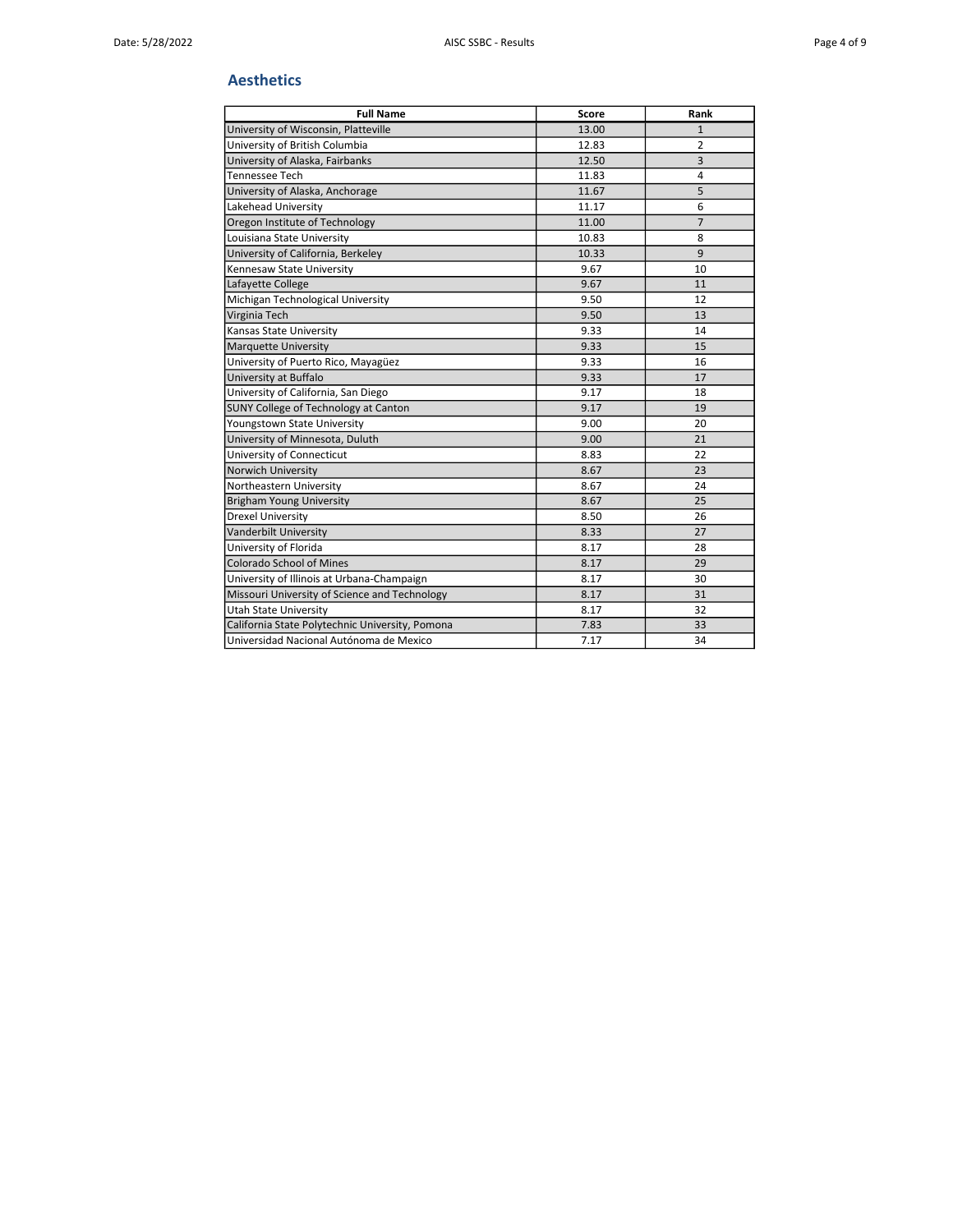#### **Stiffness**

| <b>Full Name</b>                                | Agg D (in) | Rank           |
|-------------------------------------------------|------------|----------------|
| California State Polytechnic University, Pomona | 0.19       | $\mathbf{1}$   |
| Michigan Technological University               | 0.25       | $\overline{2}$ |
| Lafayette College                               | 0.26       | 3              |
| Kennesaw State University                       | 0.34       | 4              |
| University of Florida                           | 0.37       | 5              |
| University of California, Berkeley              | 0.43       | 6              |
| University of Alaska, Fairbanks                 | 0.48       | $\overline{7}$ |
| University of California, San Diego             | 0.48       | 8              |
| Lakehead University                             | 0.62       | 9              |
| Missouri University of Science and Technology   | 0.62       | 10             |
| Vanderbilt University                           | 0.65       | 11             |
| SUNY College of Technology at Canton            | 0.73       | 12             |
| University of Alaska, Anchorage                 | 0.76       | 13             |
| University at Buffalo                           | 0.82       | 14             |
| Youngstown State University                     | 0.83       | 15             |
| University of Connecticut                       | 0.84       | 16             |
| Louisiana State University                      | 0.89       | 17             |
| University of Wisconsin, Platteville            | 0.96       | 18             |
| Universidad Nacional Autónoma de Mexico         | 0.99       | 19             |
| Oregon Institute of Technology                  | 1.01       | 20             |
| University of British Columbia                  | 1.05       | 21             |
| <b>Drexel University</b>                        | 1.07       | 22             |
| University of Illinois at Urbana-Champaign      | 1.13       | 23             |
| Kansas State University                         | 1.24       | 24             |
| Marquette University                            | 1.34       | 25             |
| University of Minnesota, Duluth                 | 1.38       | 26             |
| Virginia Tech                                   | 1.41       | 27             |
| <b>Utah State University</b>                    | 1.53       | 28             |
| <b>Colorado School of Mines</b>                 | 1.70       | 29             |
| Northeastern University                         | 1.73       | 30             |
| Norwich University                              | 1.78       | 31             |
| <b>Brigham Young University</b>                 | 4.14       | NR.            |
| <b>Tennessee Tech</b>                           | 0.00       | <b>NR</b>      |
| University of Puerto Rico, Mayagüez             | 0.00       | <b>NR</b>      |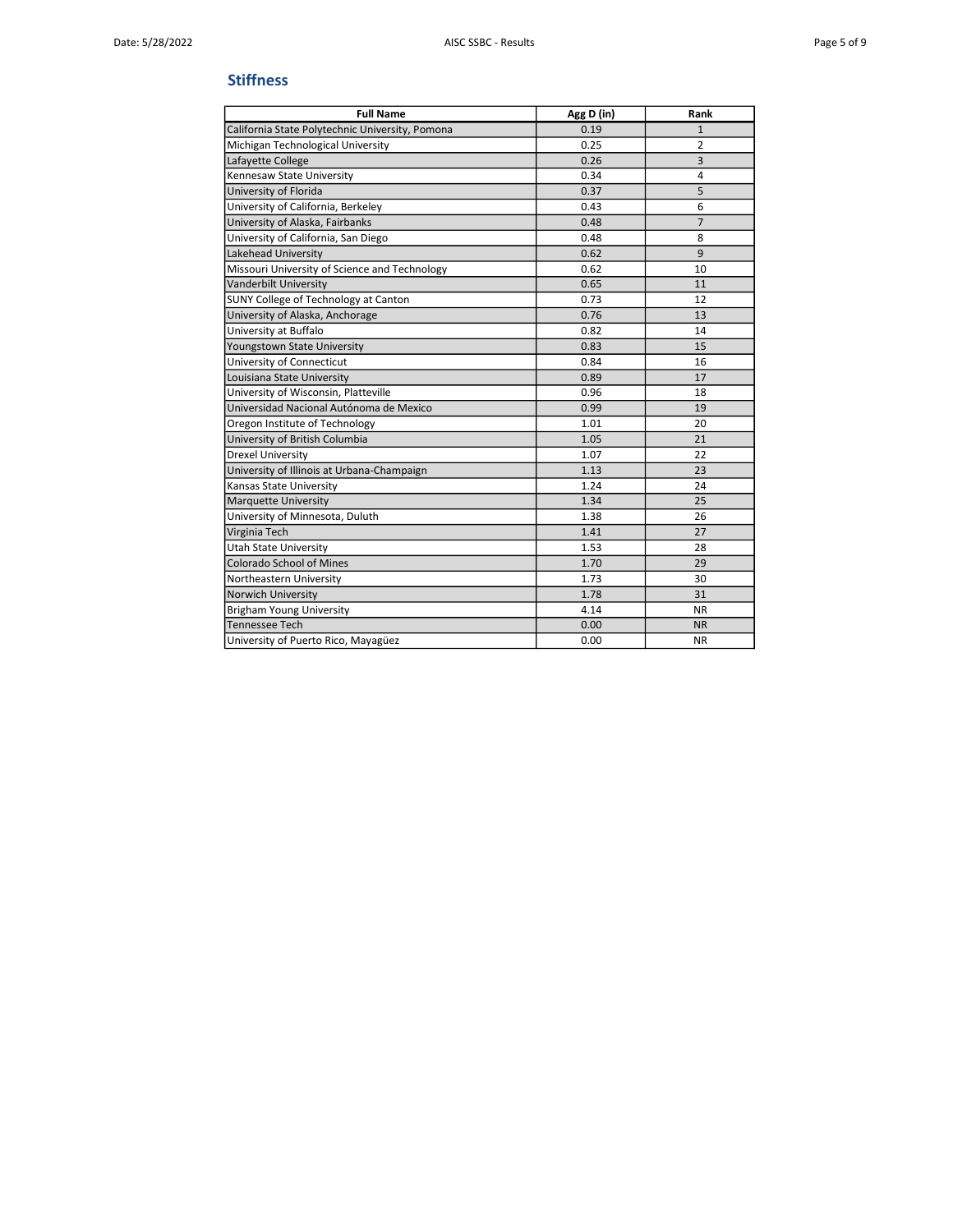#### Cost Estimate

| <b>Full Name</b>                                | <b>Estimate</b>     | Rank           |
|-------------------------------------------------|---------------------|----------------|
| Missouri University of Science and Technology   | \$<br>161,535.10    | $\mathbf{1}$   |
| Lakehead University                             | \$<br>283,500.00    | $\overline{2}$ |
| University of California, San Diego             | \$<br>606,912.97    | $\overline{3}$ |
| SUNY College of Technology at Canton            | \$<br>621,968.53    | 4              |
| University of Florida                           | \$<br>655,995.57    | 5              |
| California State Polytechnic University, Pomona | \$<br>696,505.67    | 6              |
| University of Connecticut                       | \$<br>837,818.43    | $\overline{7}$ |
| University of Alaska, Fairbanks                 | \$<br>878,500.00    | 8              |
| <b>Drexel University</b>                        | \$<br>910,176.60    | 9              |
| Vanderbilt University                           | \$<br>998,166.20    | 10             |
| Michigan Technological University               | \$<br>1,000,870.47  | 11             |
| Lafayette College                               | \$<br>1,019,000.20  | 12             |
| University at Buffalo                           | \$<br>1,032,500.00  | 13             |
| Norwich University                              | \$<br>1,117,405.50  | 14             |
| Northeastern University                         | \$<br>1,264,978.10  | 15             |
| Kansas State University                         | \$<br>1,285,119.20  | 16             |
| <b>Colorado School of Mines</b>                 | \$<br>1,397,682.40  | 17             |
| Kennesaw State University                       | \$<br>1,437,500.37  | 18             |
| University of Minnesota, Duluth                 | \$<br>1,471,993.70  | 19             |
| University of Wisconsin, Platteville            | \$<br>1,525,679.40  | 20             |
| Louisiana State University                      | \$<br>1,601,166.69  | 21             |
| Virginia Tech                                   | \$<br>1,879,167.13  | 22             |
| Youngstown State University                     | \$<br>1,882,709.90  | 23             |
| University of British Columbia                  | \$<br>1,894,887.60  | 24             |
| Oregon Institute of Technology                  | \$<br>2,211,200.00  | 25             |
| Universidad Nacional Autónoma de Mexico         | \$<br>2,335,992.17  | 26             |
| University of Illinois at Urbana-Champaign      | \$<br>2,736,973.70  | 27             |
| University of California, Berkeley              | \$<br>3,522,293.60  | 28             |
| <b>Utah State University</b>                    | \$<br>3,799,488.93  | 29             |
| University of Alaska, Anchorage                 | \$<br>4,031,070.60  | 30             |
| <b>Marquette University</b>                     | \$<br>5,795,200.00  | 31             |
| Brigham Young University                        | \$<br>25,346,785.43 | ΝR             |
| <b>Tennessee Tech</b>                           | \$<br>8,161,628.83  | <b>NR</b>      |
| University of Puerto Rico, Mayagüez             | \$<br>1,967,641.90  | <b>NR</b>      |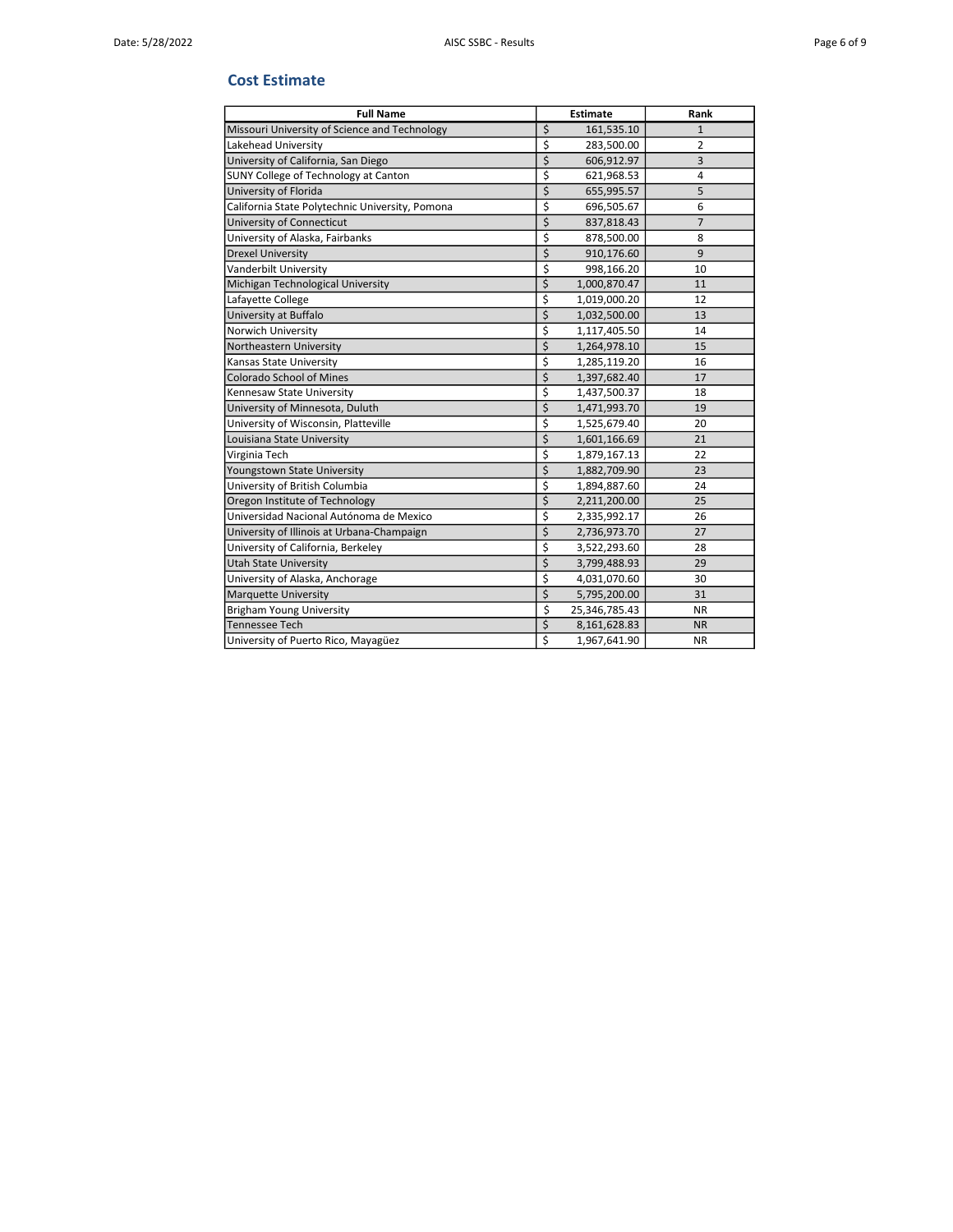## Economy

| <b>Full Name</b>                                | Cc                                | Rank           |
|-------------------------------------------------|-----------------------------------|----------------|
| University of Florida                           | \$<br>729,666.67                  | $\mathbf{1}$   |
| University at Buffalo                           | \$<br>868,000.00                  | 2              |
| University of Alaska, Fairbanks                 | \$<br>1,120,000.00                | 3              |
| Youngstown State University                     | \$<br>1,218,500.00                | 4              |
| Kennesaw State University                       | \$<br>1,341,666.67                | 5              |
| Lafayette College                               | \$<br>1,667,500.00                | 6              |
| Louisiana State University                      | \$<br>1,762,500.00                | $\overline{7}$ |
| California State Polytechnic University, Pomona | \$<br>2,013,333.33                | 8              |
| University of Illinois at Urbana-Champaign      | \$<br>2,020,000.00                | 9              |
| University of California, Berkeley              | \$<br>2,072,000.00                | 10             |
| University of California, San Diego             | \$<br>2,078,666.67                | 11             |
| Michigan Technological University               | \$<br>2,420,833.33                | 12             |
| Missouri University of Science and Technology   | \$<br>2,608,000.00                | 13             |
| University of British Columbia                  | \$<br>2,671,500.00                | 14             |
| Virginia Tech                                   | \$<br>2,715,833.33                | 15             |
| Lakehead University                             | \$<br>3,108,000.00                | 16             |
| University of Alaska, Anchorage                 | \$<br>3,488,000.00                | 17             |
| University of Connecticut                       | \$<br>3,919,333.33                | 18             |
| Kansas State University                         | \$<br>4,192,500.00                | 19             |
| University of Wisconsin, Platteville            | \$<br>4,341,000.00                | 20             |
| Universidad Nacional Autónoma de Mexico         | \$<br>4,546,666.67                | 21             |
| <b>Colorado School of Mines</b>                 | \$<br>4,962,000.00                | 22             |
| Norwich University                              | \$<br>4,975,000.00                | 23             |
| SUNY College of Technology at Canton            | \$<br>5,285,833.33                | 24             |
| <b>Utah State University</b>                    | \$<br>5,603,333.33                | 25             |
| Northeastern University                         | \$<br>6,268,000.00                | 26             |
| Oregon Institute of Technology                  | \$<br>6,488,000.00                | 27             |
| Vanderbilt University                           | \$<br>6,796,000.00                | 28             |
| <b>Drexel University</b>                        | \$<br>6,871,000.00                | 29             |
| University of Minnesota, Duluth                 | \$<br>8,767,500.00                | 30             |
| <b>Marquette University</b>                     | \$<br>10,343,000.00               | 31             |
| <b>Brigham Young University</b>                 | \$<br>10,218,333.33               | <b>NR</b>      |
| <b>Tennessee Tech</b>                           | $\overline{\xi}$<br>18,030,833.33 | <b>NR</b>      |
| University of Puerto Rico, Mayagüez             | \$<br>1,145,500.00                | NR.            |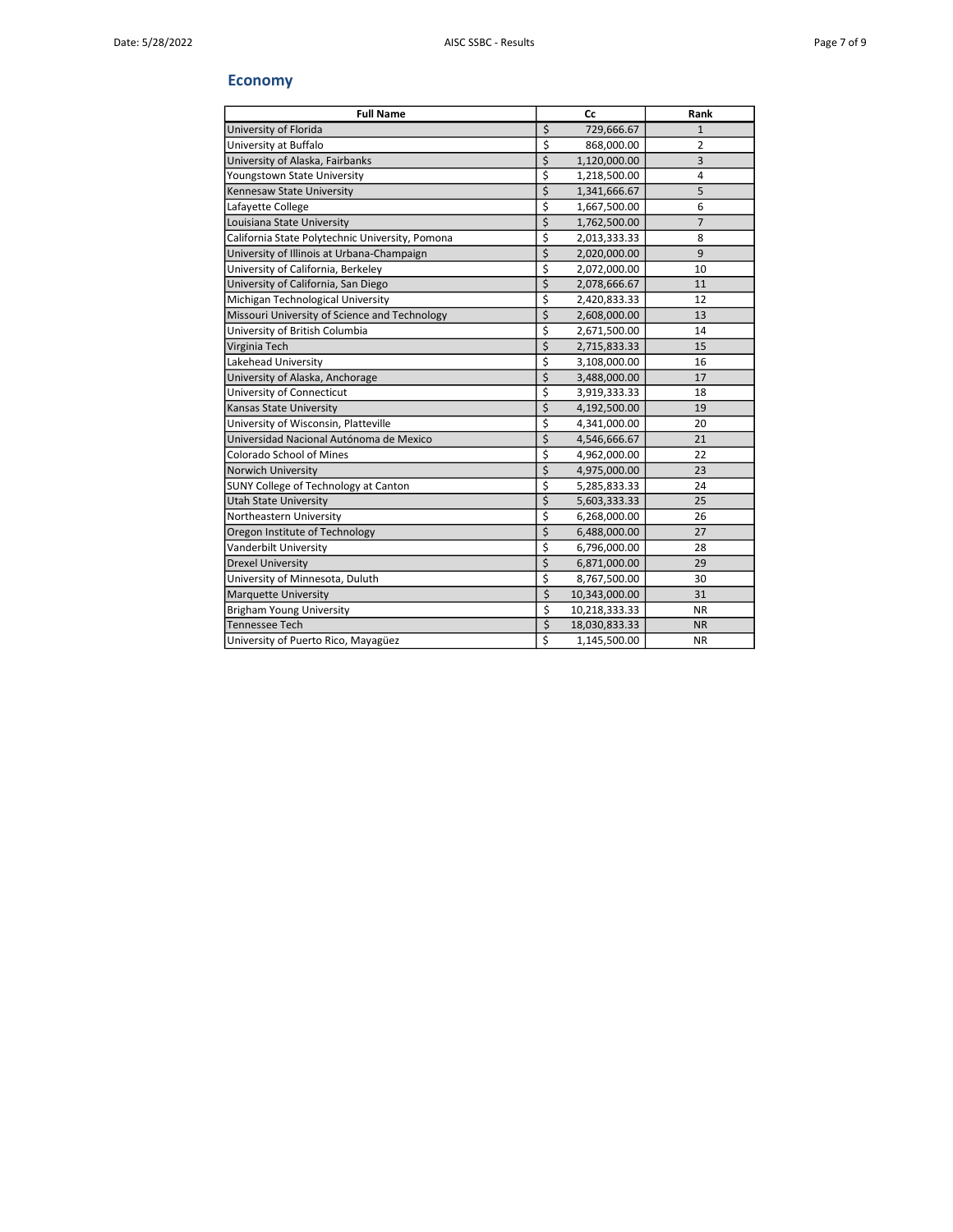# **Efficiency**

| <b>Full Name</b>                                | Cs                  | Rank           |
|-------------------------------------------------|---------------------|----------------|
| California State Polytechnic University, Pomona | \$<br>840,161.00    | $\mathbf{1}$   |
| Michigan Technological University               | \$<br>1,024,157.20  | $\overline{2}$ |
| Lafayette College                               | \$<br>1,088,997.20  | 3              |
| University of Florida                           | \$<br>1,276,328.90  | 4              |
| University of Alaska, Fairbanks                 | \$<br>1,512,000.00  | 5              |
| University of California, San Diego             | \$<br>1,779,489.30  | 6              |
| Lakehead University                             | \$<br>1,953,000.00  | $\overline{7}$ |
| University at Buffalo                           | \$<br>2,583,000.00  | 8              |
| Youngstown State University                     | \$<br>2,633,665.90  | 9              |
| Vanderbilt University                           | \$<br>2,777,470.80  | 10             |
| Missouri University of Science and Technology   | \$<br>2,930,464.90  | 11             |
| University of Connecticut                       | \$<br>3,018,485.10  | 12             |
| Louisiana State University                      | \$<br>3,078,500.00  | 13             |
| SUNY College of Technology at Canton            | \$<br>3,086,135.20  | 14             |
| Oregon Institute of Technology                  | \$<br>3,181,500.00  | 15             |
| Kennesaw State University                       | \$<br>3,211,831.70  | 16             |
| University of Alaska, Anchorage                 | \$<br>3,220,657.60  | 17             |
| University of Wisconsin, Platteville            | \$<br>3,342,320.60  | 18             |
| University of California, Berkeley              | \$<br>3,456,166.60  | 19             |
| University of British Columbia                  | \$<br>3,527,491.20  | 20             |
| Universidad Nacional Autónoma de Mexico         | \$<br>3,989,325.50  | 21             |
| University of Illinois at Urbana-Champaign      | \$<br>4,216,973.70  | 22             |
| Drexel University                               | \$<br>4,218,823.40  | 23             |
| University of Minnesota, Duluth                 | \$<br>4,504,493.70  | 24             |
| Virginia Tech                                   | \$<br>4,996,477.80  | 25             |
| Kansas State University                         | \$<br>5,592,619.20  | 26             |
| Colorado School of Mines                        | \$<br>5,756,650.60  | 27             |
| Northeastern University                         | \$<br>5,996,978.10  | 28             |
| Utah State University                           | \$<br>6,196,155.60  | 29             |
| Marquette University                            | \$<br>6,764,200.00  | 30             |
| Norwich University                              | \$<br>7,836,117.50  | 31             |
| Brigham Young University                        | \$<br>23,471,820.10 | <b>NR</b>      |
| Tennessee Tech                                  | \$<br>1,145,795.50  | <b>NR</b>      |
| University of Puerto Rico, Mayagüez             | \$<br>89,163.10     | <b>NR</b>      |